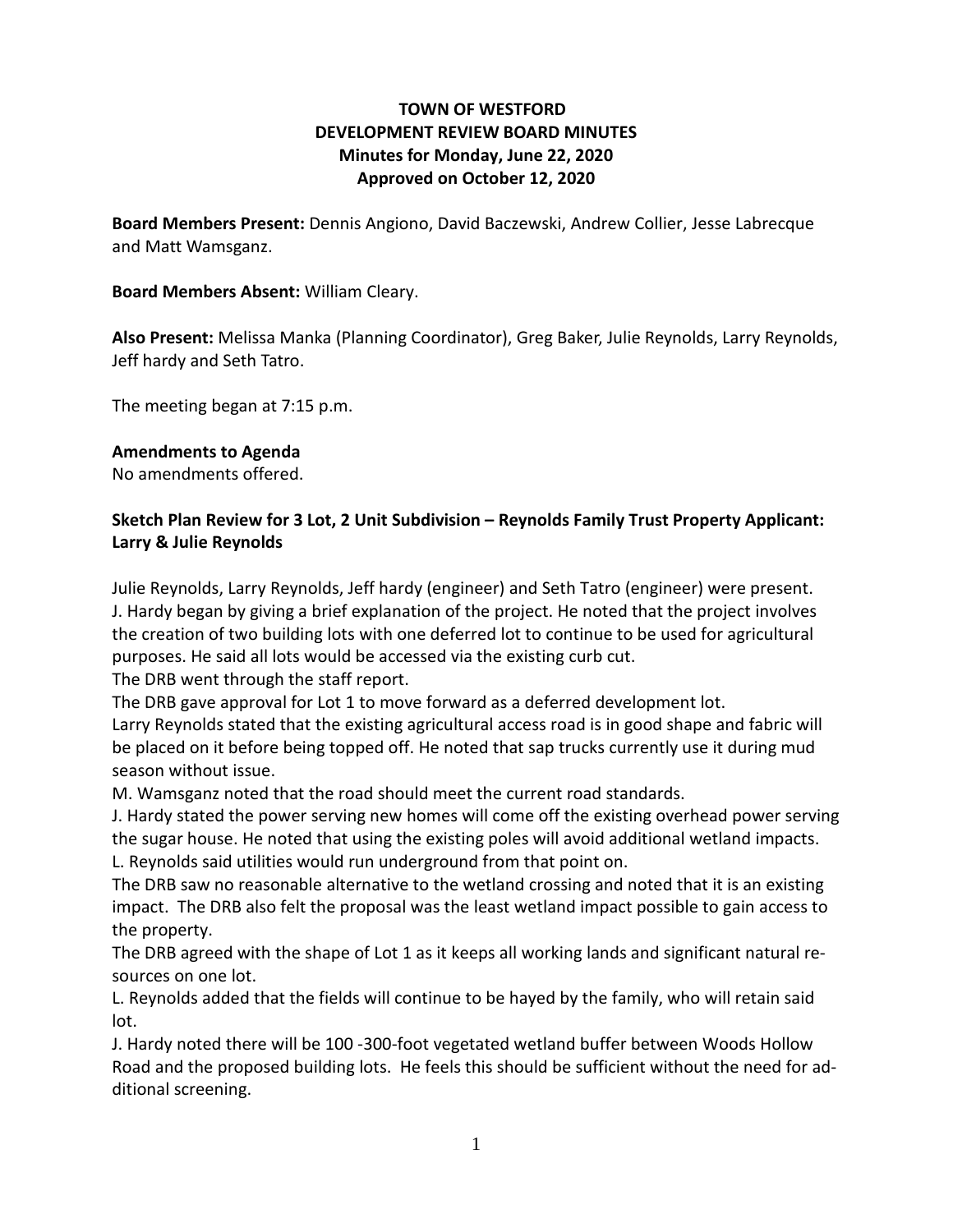L. Reynolds noted that the homes are uphill of the road but should be sufficiently screened by natural vegetation.

M. Wamsganz said the driveways serving the homes must meet standards and conformance must be depicted on the site plans.

The DRB agreed the existing culvert serving the access road is okay per the engineer's testimony.

J. Hardy noted that ditching will be installed along the roadway as needed, the road will be upgraded and the necessary utility upgrades are unknown at this time.

G. Baker said there is a culvert under Muddy Dog Run that drains the Reynolds property. He asked whether the development and/or increase flow will impact the culvert serving Muddy Dog Run.

J. Hardy said any increase should be minimal as most of the runoff will be held in a class 3 wetland on the northside of the proposed access road.

The DRB agreed there was no alternative to having a roadway longer than 1000 ft without additional, unnecessary wetland impacts.

M. Wamsganz said road grades will need to be provided and the intersection of Woods Hollow Road and the proposed road will need to meet the intersection standards.

The group discussed the location of the emergency pull-off. M. Manka noted that is slightly greater than standard to avoid wetland impacts. However, it does not appear to be an issue if emergency vehicles can see vehicles pulled off from Woods Hollow Road.

S. Tatro said they may need to adjust the pull off once the grades are shot to ensure trucks can see each other.

The DRB reaffirmed that no landscaping would be required and/or necessary due to the existence of a natural buffer.

No additional DRB comments were heard. No applicant comments were heard.

No public comments heard.

# **Citizens to be Heard**, **Announcements & Other Business**

The DRB discussed Wayne Brown's letter of resignation. Andrew Collier noted that Corey Mathieu expressed interest in applying for the vacancy. The DRB also asked M. Manka to reach out to Francois Ross, DRB alternate, to inform him of the vacancy.

# **Minutes of August 26, 2019 Meeting**

D. Angiono MOVED to approve the minutes. J. Labrecque SECONDED the motion. The motion PASSED:  $4 - 0$ . W. Cleary & W. Brown submitted their vote by email. D. Baczewski, A. Collier and M. Wamsganz abstained.

### **Minutes of January 27, 2020 Meeting**

A. Collier MOVED to approve the minutes.

D. Baczewski SECONDED the motion.